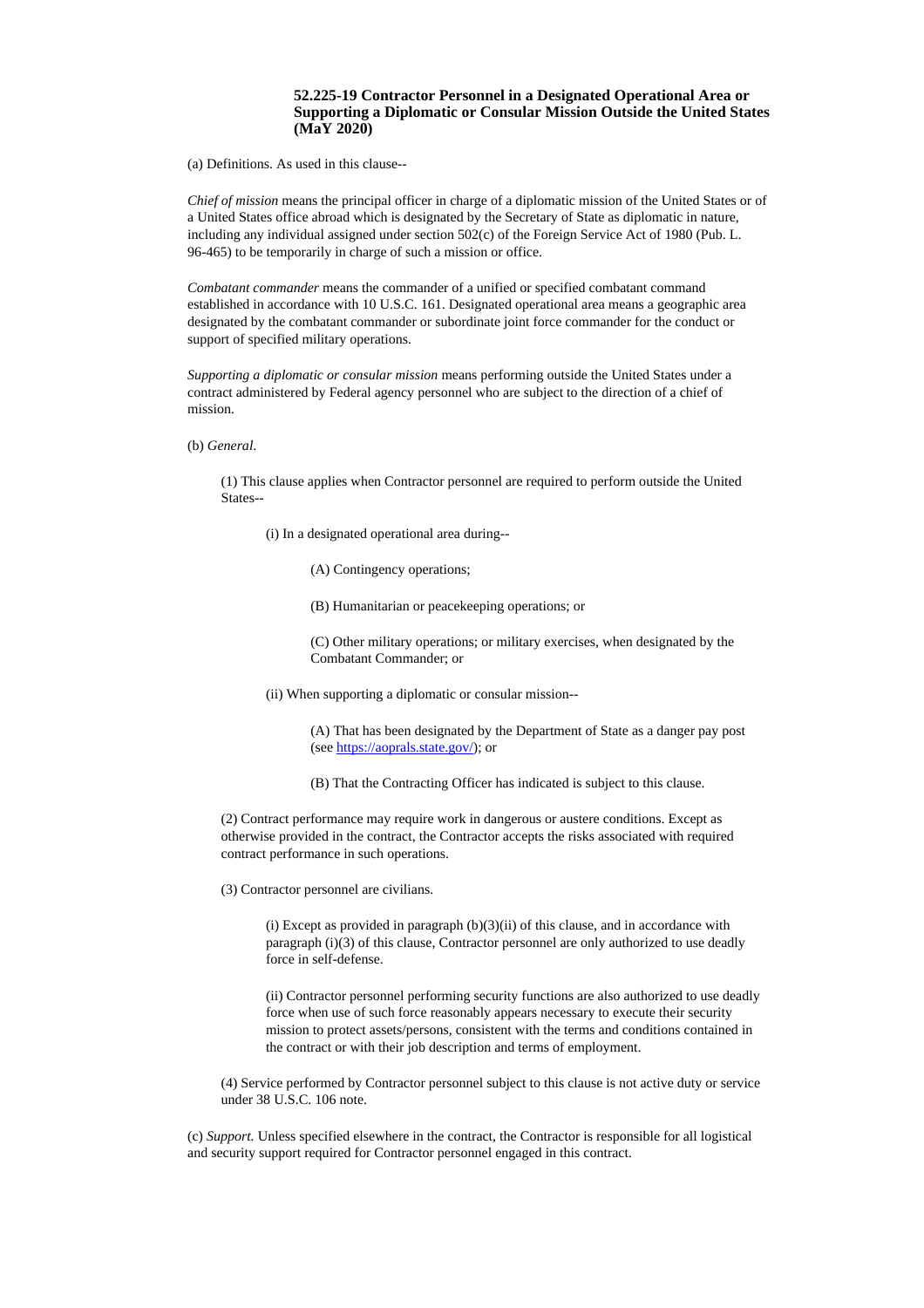(d) *Compliance with laws and regulations.* The Contractor shall comply with, and shall ensure that its personnel in the designated operational area or supporting the diplomatic or consular mission are familiar with and comply with, all applicable--

(1) United States, host country, and third country national laws;

(2) Treaties and international agreements;

(3) United States regulations, directives, instructions, policies, and procedures; and

(4) Force protection, security, health, or safety orders, directives, and instructions issued by the Chief of Mission or the Combatant Commander; however, only the Contracting Officer is authorized to modify the terms and conditions of the contract.

### (e) *Preliminary personnel requirements.*

(1) Specific requirements for paragraphs  $(e)(2)(i)$  through  $(e)(2)(vi)$  of this clause will be set forth in the statement of work, or elsewhere in the contract.

(2) Before Contractor personnel depart from the United States or a third country, and before Contractor personnel residing in the host country begin contract performance in the designated operational area or supporting the diplomatic or consular mission, the Contractor shall ensure the following:

(i) All required security and background checks are complete and acceptable.

(ii) All personnel are medically and physically fit and have received all required vaccinations.

(iii) All personnel have all necessary passports, visas, entry permits, and other documents required for Contractor personnel to enter and exit the foreign country, including those required for in-transit countries.

(iv) All personnel have received--

(A) A country clearance or special area clearance, if required by the chief of mission; and

(B) Theater clearance, if required by the Combatant Commander.

(v) All personnel have received personal security training. The training must at a minimum--

(A) Cover safety and security issues facing employees overseas;

(B) Identify safety and security contingency planning activities; and

(C) Identify ways to utilize safety and security personnel and other resources appropriately.

(vi) All personnel have received isolated personnel training, if specified in the contract. Isolated personnel are military or civilian personnel separated from their unit or organization in an environment requiring them to survive, evade, or escape while awaiting rescue or recovery.

(vii) All personnel who are U.S. citizens are registered with the U.S. Embassy or Consulate with jurisdiction over the area of operations on-line at [http://www.travel.state.gov](http://frwebgate.access.gpo.gov/cgi-bin/leaving.cgi?from=leavingFR.html&log=linklog&to=http://www.travel.state.gov).

(3) The Contractor shall notify all personnel who are not a host country national or ordinarily resident in the host country that--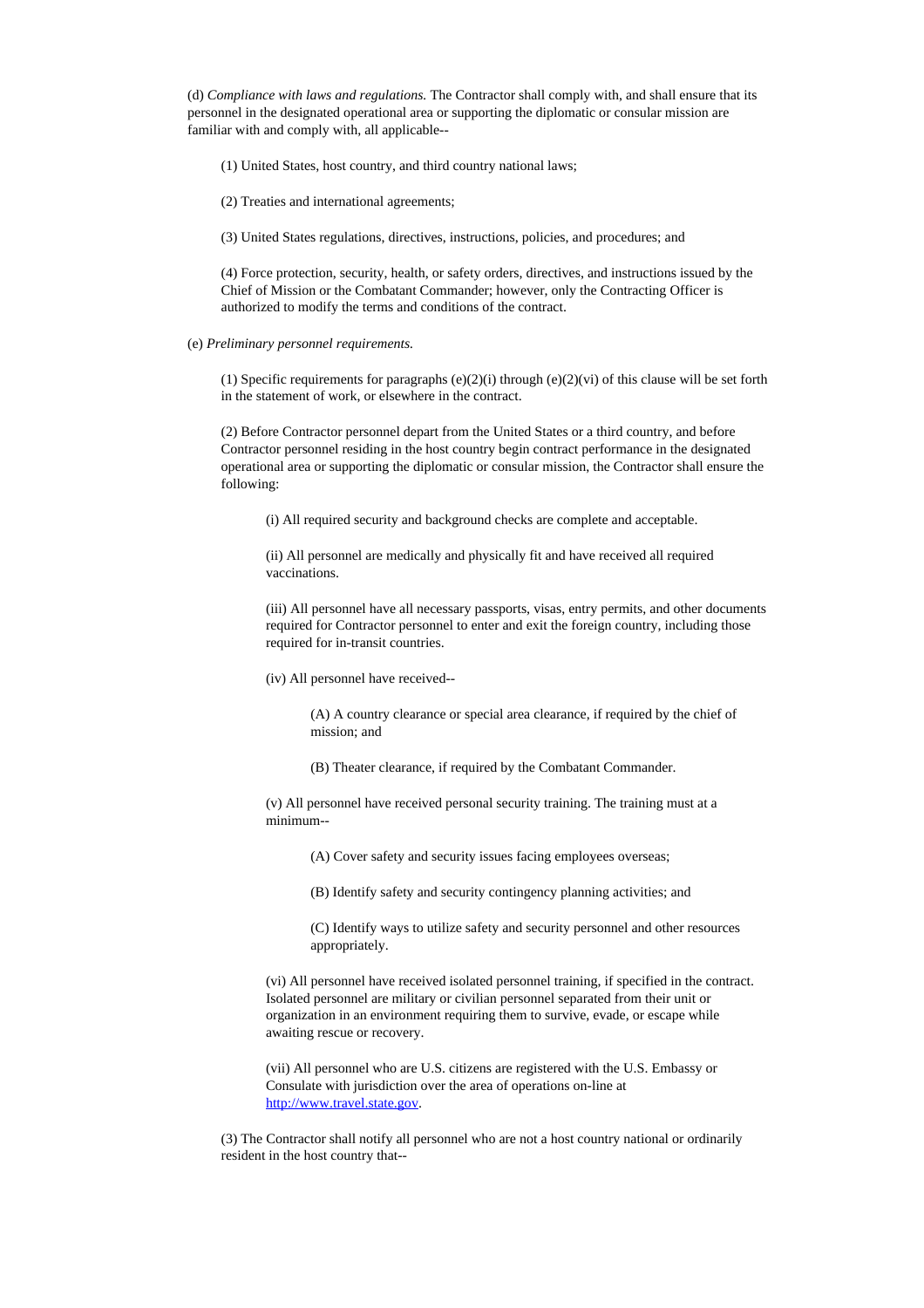(i) If this contract is with the Department of Defense, or the contract relates to supporting the mission of the Department of Defense outside the United States, such employees, and dependents residing with such employees, who engage in conduct outside the United States that would constitute an offense punishable by imprisonment for more than one year if the conduct had been engaged in within the special maritime and territorial jurisdiction of the United States, may potentially be subject to the criminal jurisdiction of the United States (see the Military Extraterritorial Jurisdiction Act of 2000 (18 U.S.C. 3261 et seq.);

(ii) Pursuant to the War Crimes Act, 18 U.S.C. 2441, Federal criminal jurisdiction also extends to conduct that is determined to constitute a war crime when committed by a civilian national of the United States; and

(iii) Other laws may provide for prosecution of U.S. nationals who commit offenses on the premises of United States diplomatic, consular, military or other United States Government missions outside the United States (18 U.S.C. 7(9)).

(f) *Processing and departure points.* The Contractor shall require its personnel who are arriving from outside the area of performance to perform in the designated operational area or supporting the diplomatic or consular mission to--

(1) Process through the departure center designated in the contract or complete another process as directed by the Contracting Officer;

(2) Use a specific point of departure and transportation mode as directed by the Contracting Officer; and

(3) Process through a reception center as designated by the Contracting Officer upon arrival at the place of performance.

(g) *Personnel data.*

(1) Unless personnel data requirements are otherwise specified in the contract, the Contractor shall establish and maintain with the designated Government official a current list of all Contractor personnel in the areas of performance. The Contracting Officer will inform the Contractor of the Government official designated to receive this data and the appropriate system to use for this effort.

(2) The Contractor shall ensure that all employees on this list have a current record of emergency data, for notification of next of kin, on file with both the Contractor and the designated Government official.

(h) *Contractor personnel.* The Contracting Officer may direct the Contractor, at its own expense, to remove and replace any Contractor personnel who fail to comply with or violate applicable requirements of this contract. Such action may be taken at the Government's discretion without prejudice to its rights under any other provision of this contract, including termination for default or cause.

(i) *Weapons.*

(1) If the Contracting Officer, subject to the approval of the Combatant Commander or the Chief of Mission, authorizes the carrying of weapons--

(i) The Contracting Officer may authorize an approved Contractor to issue Contractor-owned weapons and ammunition to specified employees; or

(ii) The To be determined at the task order level [*Contracting Officer to specify individual, e.g., Contracting Officer Representative, Regional Security Officer, etc,*] may issue Government-furnished weapons and ammunition to the Contractor for issuance to specified Contractor employees.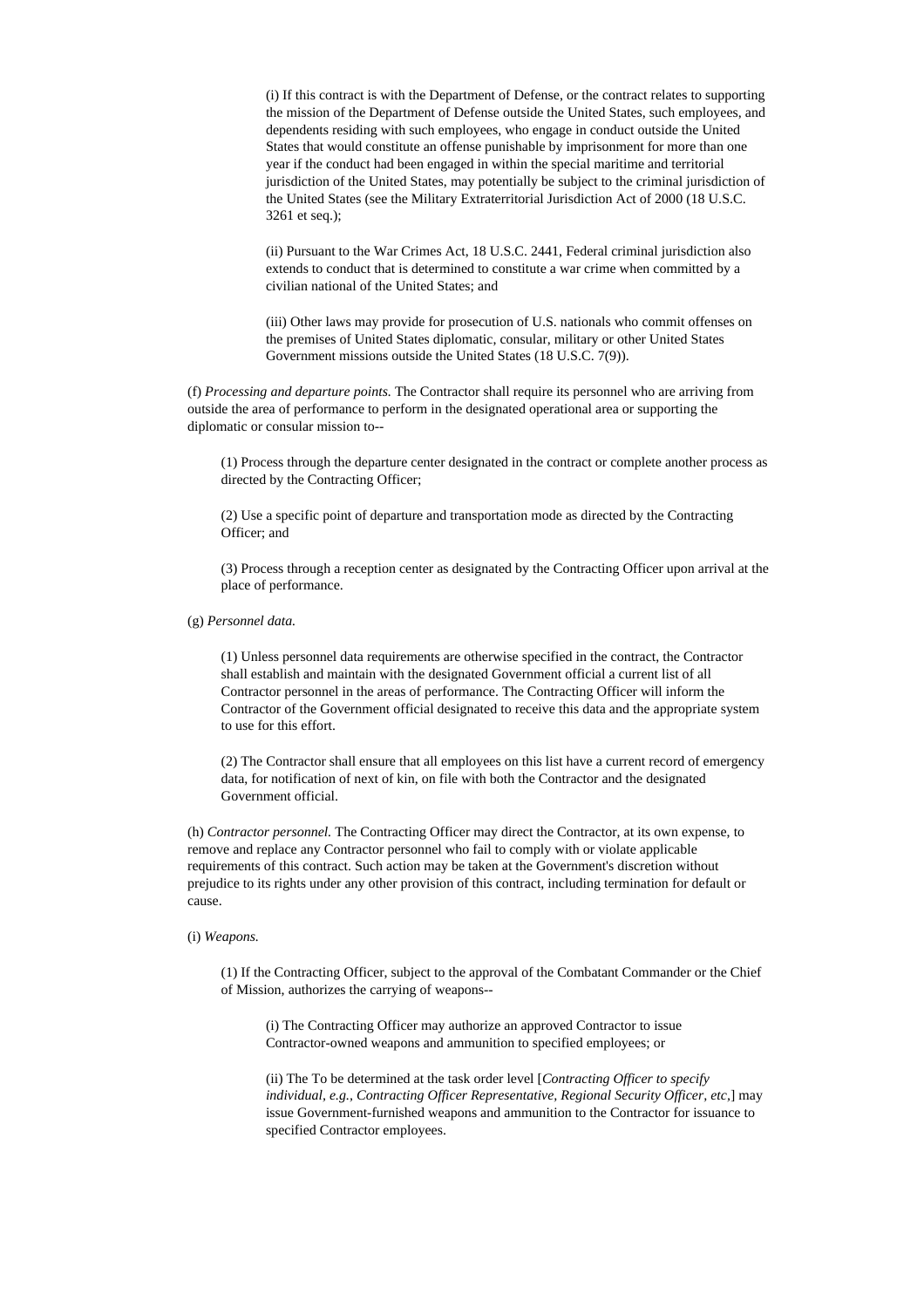(2) The Contractor shall provide to the Contracting Officer a specific list of personnel for whom authorization to carry a weapon is requested.

(3) The Contractor shall ensure that its personnel who are authorized to carry weapons--

(i) Are adequately trained to carry and use them--

(A) Safely;

(B) With full understanding of, and adherence to, the rules of the use of force issued by the Combatant Commander or the Chief of Mission; and

(C) In compliance with applicable agency policies, agreements, rules, regulations, and other applicable law;

(ii) Are not barred from possession of a firearm by 18 U.S.C. 922; and

(iii) Adhere to all guidance and orders issued by the Combatant Commander or the Chief of Mission regarding possession, use, safety, and accountability of weapons and ammunition.

(4) Upon revocation by the Contracting Officer of the Contractor's authorization to possess weapons, the Contractor shall ensure that all Government-furnished weapons and unexpended ammunition are returned as directed by the Contracting Officer.

(5) Whether or not weapons are Government-furnished, all liability for the use of any weapon by Contractor personnel rests solely with the Contractor and the Contractor employee using such weapon.

(j) *Vehicle or equipment licenses*. Contractor personnel shall possess the required licenses to operate all vehicles or equipment necessary to perform the contract in the area of performance.

### (k) *Military clothing and protective equipment*.

(1) Contractor personnel are prohibited from wearing military clothing unless specifically authorized by the Combatant Commander. If authorized to wear military clothing, Contractor personnel must wear distinctive patches, armbands, nametags, or headgear, in order to be distinguishable from military personnel, consistent with force protection measures.

(2) Contractor personnel may wear specific items required for safety and security, such as ballistic, nuclear, biological, or chemical protective equipment.

(l) *Evacuation.*

(1) If the Chief of Mission or Combatant Commander orders a mandatory evacuation of some or all personnel, the Government will provide to United States and third country national Contractor personnel the level of assistance provided to private United States citizens.

(2) In the event of a non-mandatory evacuation order, the Contractor shall maintain personnel on location sufficient to meet contractual obligations unless instructed to evacuate by the Contracting Officer.

### (m) *Personnel recovery*.

(1) In the case of isolated, missing, detained, captured or abducted Contractor personnel, the Government will assist in personnel recovery actions.

(2) Personnel recovery may occur through military action, action by non-governmental organizations, other Government-approved action, diplomatic initiatives, or through any combination of these options.